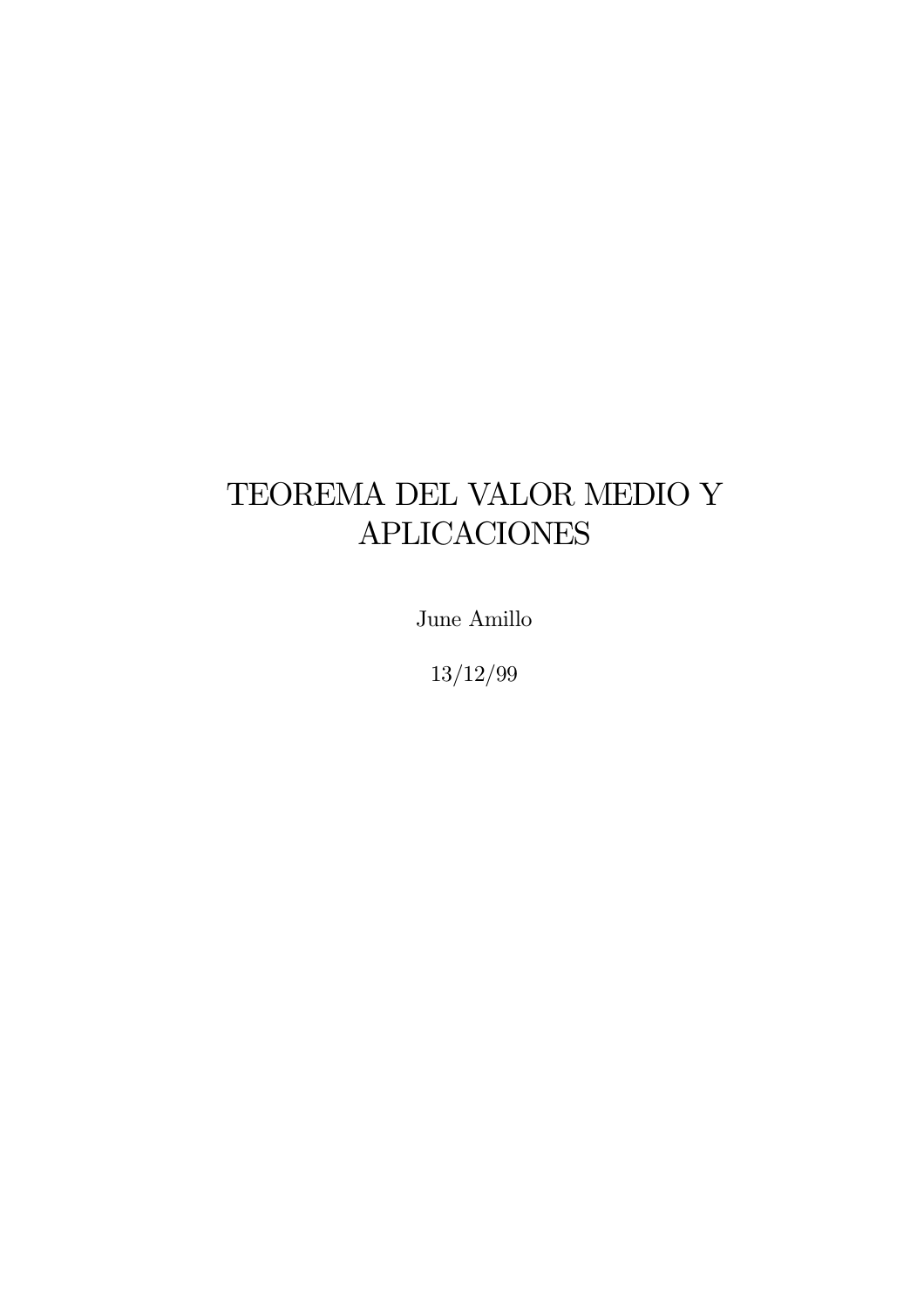## Contenido

| $\mathbf{1}$ | Teorema del Valor Medio                   |                                                     |                |
|--------------|-------------------------------------------|-----------------------------------------------------|----------------|
|              |                                           |                                                     |                |
|              | 1.2                                       |                                                     | $\overline{4}$ |
|              |                                           |                                                     |                |
|              | Consecuencias del Teorema del Valor Medio |                                                     | 6              |
|              |                                           |                                                     |                |
|              | 2.2                                       |                                                     |                |
|              |                                           | 2.3 Regla de L'Hopital para el Cálculo de Límites 8 |                |
| 3            | Aplicaciones del Cálculo Diferencial      |                                                     |                |
|              |                                           | 3.1 Problemas de Máximos y Mínimos  12              |                |
|              |                                           |                                                     |                |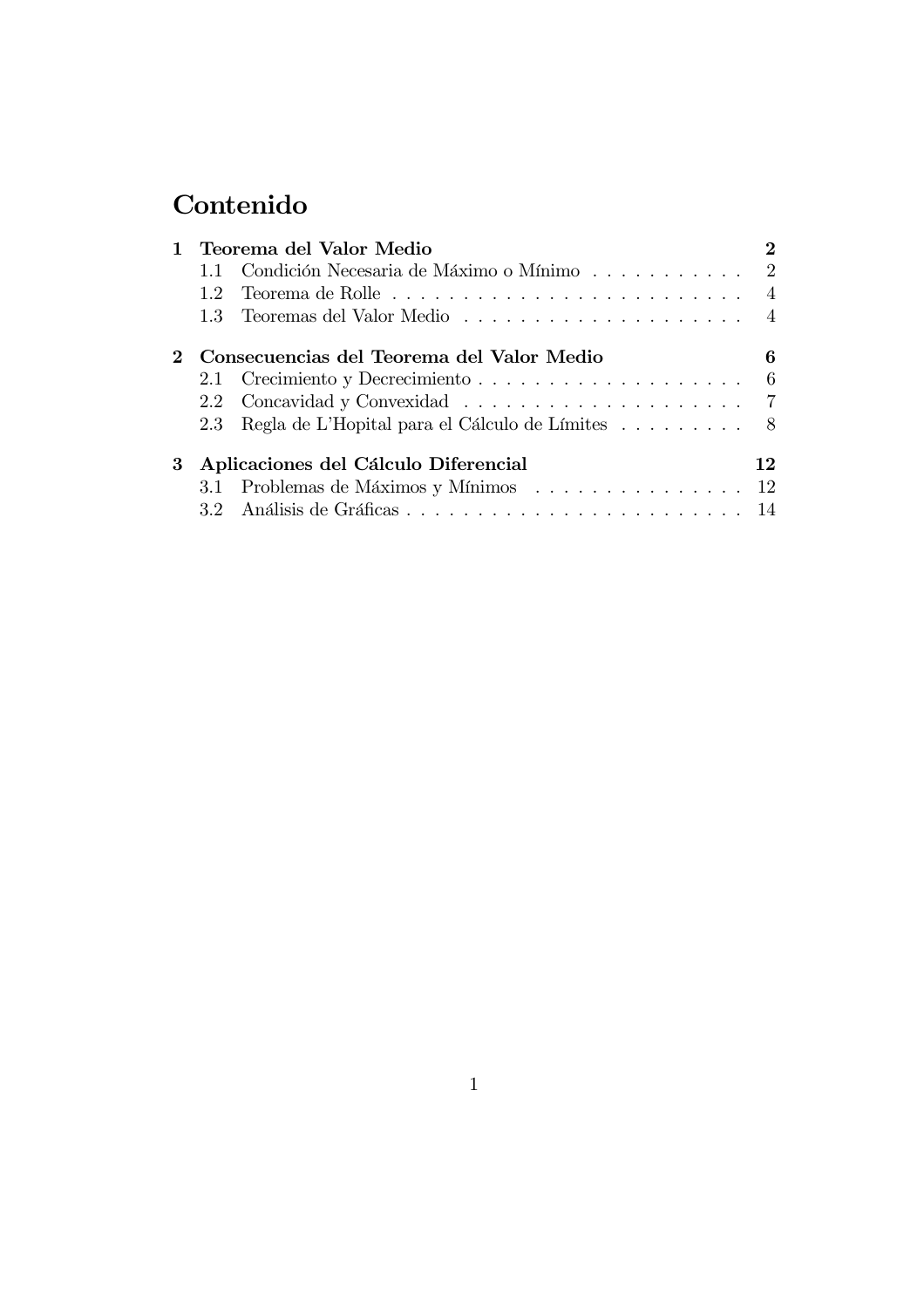### 1 Teorema del Valor Medio

El cálculo diferencial tiene gran número de aplicaciones. En las secciones anteriores hemos visto dos de ellas: Estimación de magnitudes mediante diferenciales y análisis de problemas de cambios relacionados mediante la regla de cadena. Ahora veremos la aplicación del cálculo diferencial al estudio de las propiedades de una función: Análisis de gráficas, problemas de optimización y resolución de formas indeterminadas.

Primeramente, presentaremos tres teoremas en los que se basan dichas aplicaciones.

#### 1.1 Condición Necesaria de Máximo o Mínimo

El primer teorema traduce a una forma matemática ideas intuitivas tales como que una pendiente se hace horizontal al llegar a la cima o que la velocidad de una pelota lanzada hacia arriba es cero cuando empieza a caer.

Teorema 1 (Condición necesaria de extremo local)  $\textit{S}e$ a función real diferenciable en un intervalo abierto  $(a, b)$ . Si f alcanza un máximo o mínimo relativo en un punto  $c \in (a, b)$ , entonces

$$
f'(c)=0.
$$

Dem.: Supongamos que f alcanza un máximo relativo en c. Entonces existe un  $r > 0$  tal que  $f(c+h) \leq f(c)$  para todo  $-r < h < r$ . Por tanto,

$$
\Delta f = f(c+h) - f(c) \le 0
$$

para todo  $-r < x < r$ . Por otra parte,  $\Delta x = h$  será positivo a la derecha de  $c$  y negativo a la izquierda. En consecuencia,

$$
\frac{f(c+h) - f(c)}{h} \le 0 \qquad \text{si} \qquad 0 < h < r
$$

 $\mathbf{y}$ 

$$
\frac{f(c+h)-f(c)}{h} \ge 0 \quad \text{si} \quad -r < h < 0.
$$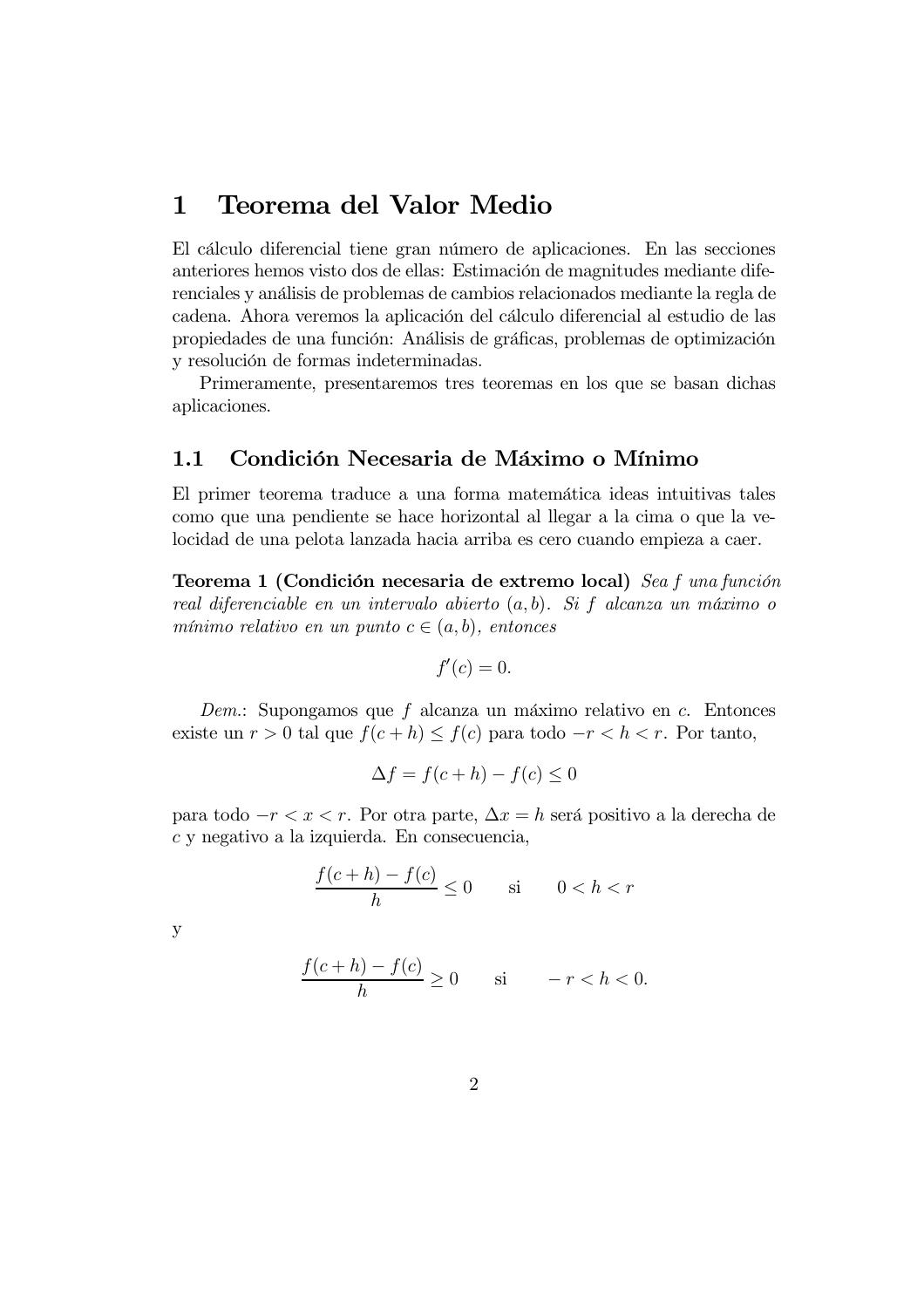Como f es diferenciable en c, existe el límite del cociente incremental cuando h tiende hacia 0 y dicho límite es  $f'(c)$ . Según lo anterior, se tiene

$$
f'(c) = f'(c+)
$$
  
=  $\lim_{h \to 0^+} \frac{f(c+h) - f(c)}{h}$   
 $\leq 0$ 

 $\mathbf{y}$ 

$$
f'(c) = f'(c-)
$$
  
=  $\lim_{h \to 0^-} \frac{f(c+h) - f(c)}{h}$   
 $\geq 0.$ 

Por consiguiente,  $f'(c) = 0$ .

En relación con este teorema son necesarias algunas observaciones:

- 1. La condición anterior no es suficiente. Por ejemplo, la función  $f(x) =$  $x<sup>3</sup>$  posee derivada cero en  $x = 0$  y en cambio no posee ni máximo ni mínimo en dicho punto. Será por tanto necesario un estudior posterior de estos puntos para determinar si corresponden a un máximo, a un mínimo o a ninguna de los dos cosas.
- 2. La condición pierde sentido en los puntos en que f no sea diferenciable. Por ejemplo, la función  $f(x) = |x|$  posee un mínimo en  $x = 0$  y en cambio la derivada no es cero ya que ni tan siquiera existe.
- 3. La condición no se verifica en los extremos del intervalo si la función estuviera definida en dichos puntos. Por ejemplo, la función  $f(x) = x$ con dominio limitado al intervalo [0, 1] posee un máximo en  $x = 1$  y un mínimo en  $x = 0$ . En cambio la derivada no se anula en ninguno de los dos puntos.

**Definición 2** Sea f una función real definida en un intervalo abierto  $(a, b)$ Un punto  $c \in (a, b)$  es un punto crítico de f sí y solo sí

$$
f'(c) = 0 \qquad o \qquad f'(c) \ \text{no \ exists.}
$$

En un intervalo abierto los máximos y mínimos de una función, si existen, se encuentran entre los puntos críticos. Si el intervalo incluyera alguno de sus extremos, los máximos y mínimos pueden alcanzarse también en dichos extremos.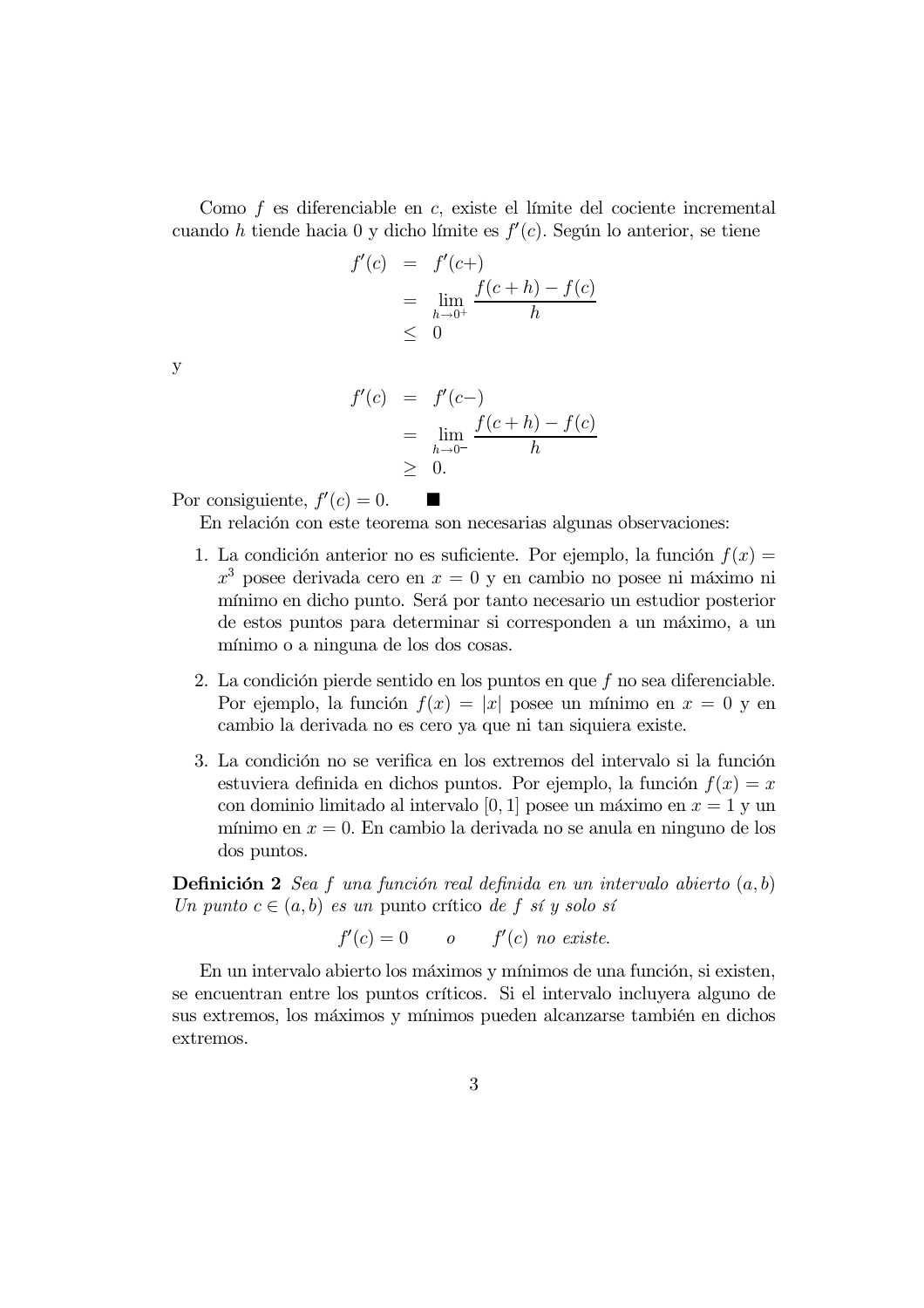#### 1.2 Teorema de Rolle

Supongamos una función definida en un intervalo cerrado que toma los mismos valores en los extremos, es decir los puntos correspondientes de la gráfica se encuentran a la misma altura. Puede parecer que necesariamente la gráfica ha de ser horizontal en algún punto del intervalo. Esto es cierto bajo hipótesis de continuidad y diferenciabilidad.

**Teorema 3 (de Rolle)** Sea f una función real continua en el intervalo cerrado [a, b] y diferenciable en el intervalo abierto  $(a, b)$ . Si  $f(a) = f(b)$  existe un  $c \in (a, b)$  tal que  $f'(c) = 0$ .

 $Dem:$  Por la propiedad de existencia de extremos de una función continua podemos asegurar que f alcanza máximo M y mínimo m en el intervalo [a, b].

En primer lugar supongamos que éstos se alcanzan en los extremos  $a$  y b. Por las condiciones del teorema  $M = f(a) = f(b) = m$ , lo que implica necesariamente que  $f$  es constante. En este caso la derivada de  $f$  se hace cero en todos los puntos del intervalo  $(a, b)$ .

Si alguno de los extremos, supongamos  $M$ , se alcanzara en el interior del intervalo [a, b], existirá un  $c \in (a, b)$  tal que  $f(c) = M$ . Por la condición necesaria de máximo se ha de cumplir

$$
f'(c)=0.
$$

Por lo que en cualquier caso existe  $c \in (a, b)$  tal que  $f'(c) = 0$ .

#### 1.3 Teoremas del Valor Medio

Por último el siguiente teorema expresa la idea geométrica de que en algún punto la pendiente debe coincidir con la pendiente media, o dicho de otra forma que debe existir un punto en el cual la tangente sea paralela a la recta que une los puntos  $(a, f(a))$  y  $(b, f(b))$ .

**Teorema 4 (del valor medio)** Sea f una función real continua en el intervalo cerrado [a, b] y diferenciable en el intervalo abierto  $(a, b)$ . Entonces, existe un  $c \in (a, b)$  tal que

$$
f'(c) = \frac{f(b) - f(a)}{b - a}.
$$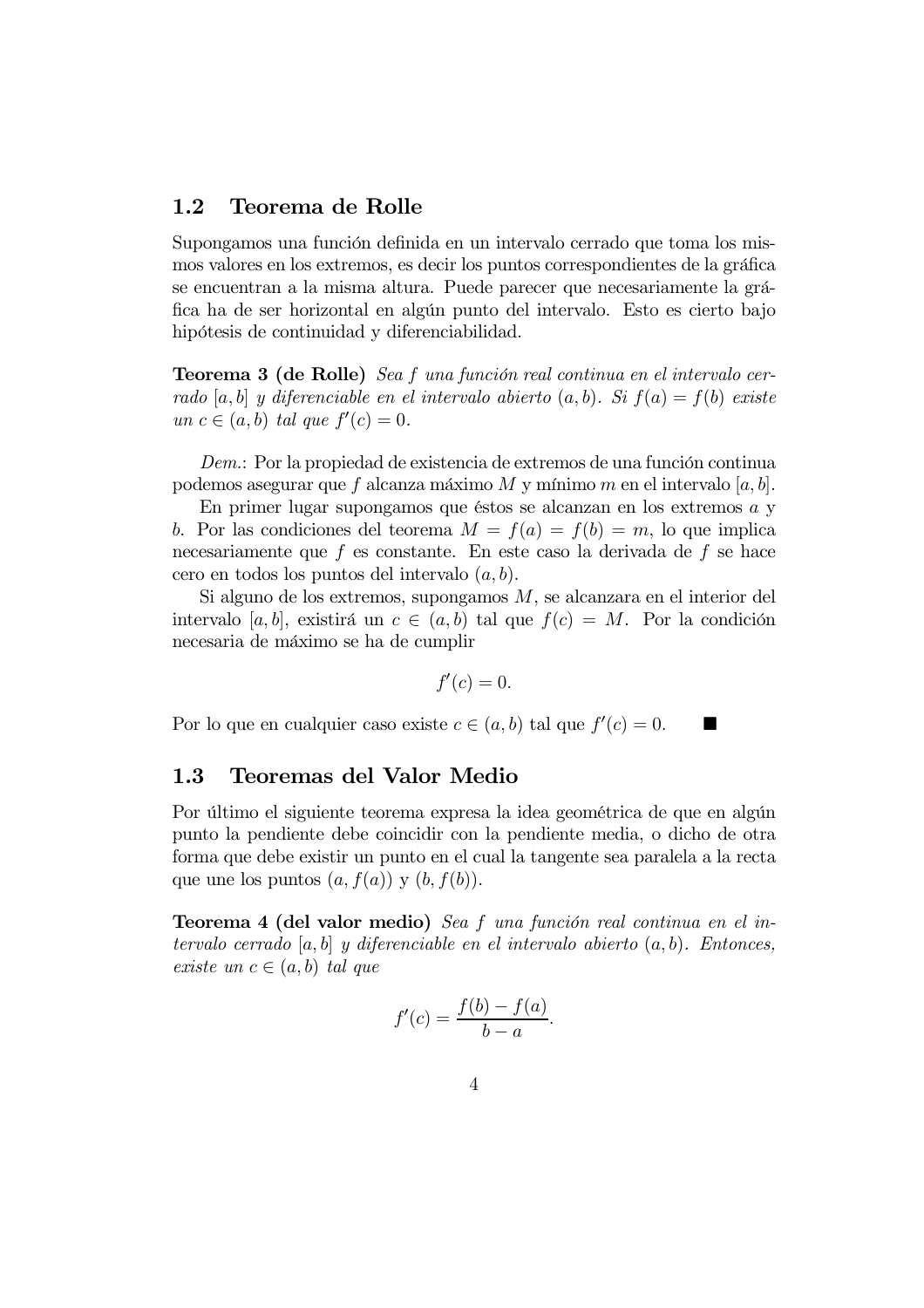El objetivo de este teorema no es el de hallar el punto  $c$  sino el de utilizarlo en consideraciones teóricas o para obtener estimaciones de las variaciones de la función. En éstos casos es preferible escribir la fórmula anterior en la forma

$$
f(b) - f(a) = f'(c)(b - a).
$$

Ello permite, por ejemplo, estimar el incremento de f en el intervalo  $[a, b]$ cuando se disponga de una cota  $M$  del valor absoluto de la derivada. Si  $|f'(c)| \leq M$ , se verifica

$$
|\Delta f| = |f'(c)|(b-a) \leq M(b-a).
$$

Este teorema resulta haciendo  $g(x) = x$  en el siguiente teorema más general:

**Teorema 5 (de Lagrange)** Sean f y g funciones reales continuas en el intervalo cerrado  $[a, b]$  y diferenciables en el intervalo abierto  $(a, b)$ . Entonces, existe un  $c \in (a, b)$  tal que

$$
[f(b) - f(a)]g'(c) = f'(c)[g(b) - g(a)].
$$

Dem.: Sea

$$
h(x) = [f(b) - f(a)]g(x) - f(x)[g(b) - g(a)].
$$

De la continuidad de f y g en [a, b] se sigue que h es a su vez continua en  $[a, b]$ . De la misma forma de la diferenciabilidad de f y q en  $(a, b)$  se sigue la diferenciabilidad de  $h$  en  $(a, b)$ . Por otra parte,

$$
h(a) = h(b) = f(b)g(a) - f(a)g(b).
$$

Aplicando el Teorema de Rolle a la función h se sigue la existencia de un  $c \in (a, b)$  tal que

$$
h'(c) = [f(b) - f(a)]g'(c) - f'(c)[g(b) - g(a)] = 0
$$

de donde se sigue

$$
[f(b) - f(a)]g'(c) = f'(c)[g(b) - g(a)]
$$

 $\log$  to que concluye el teorema.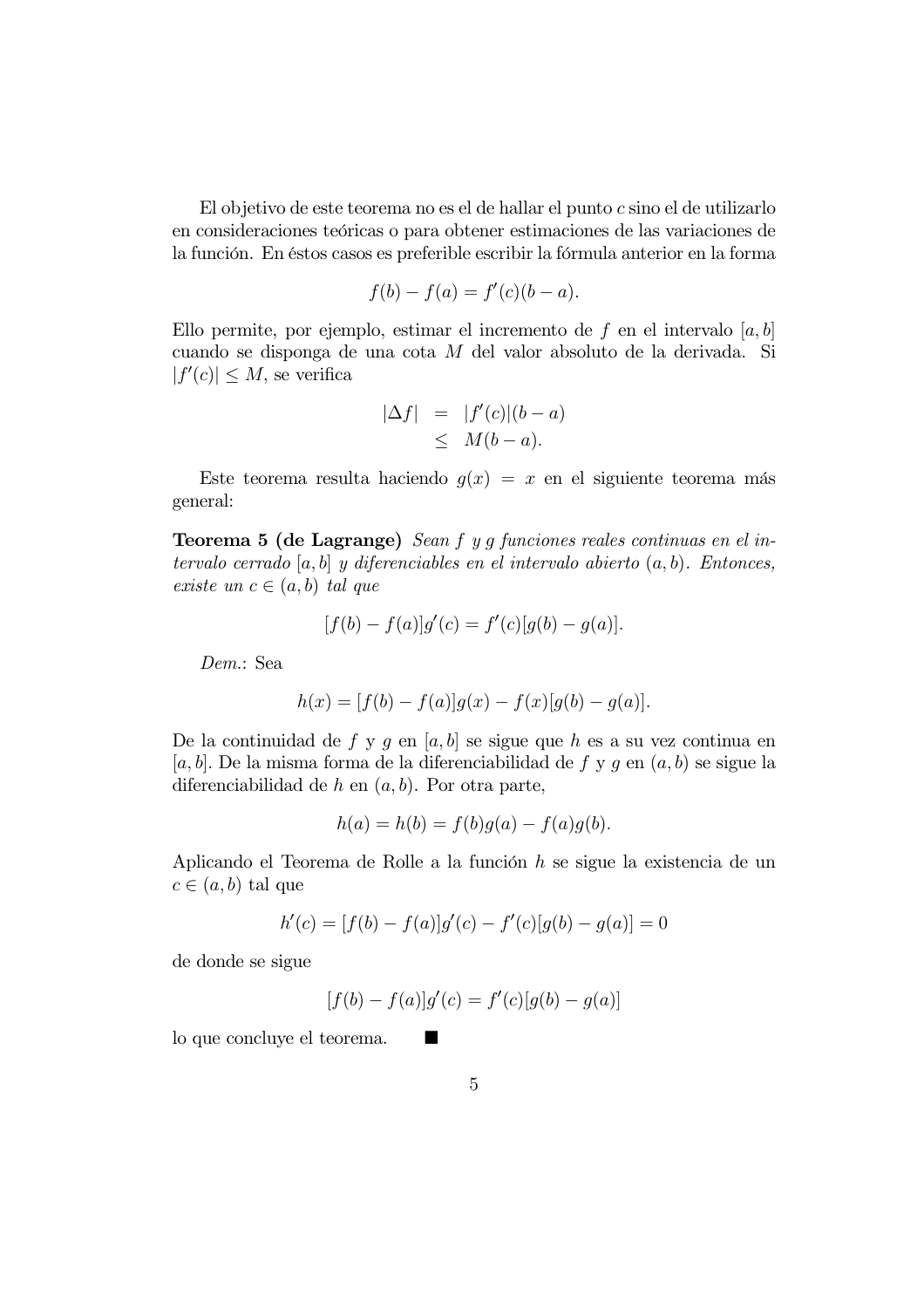## 2 Consecuencias del Teorema del Valor Medio

En las siguientes secciones estudiaremos diferentes consecuencias directas del teorema del valor medio.

#### 2.1 Crecimiento y Decrecimiento

Una derivada positiva sugiere ritmos de cambios positivos y que por tanto que la variable  $y$  aumenta. De la misma forma, una derivada negativa sugiere ritmos de cambios negativos y que por tanto que la variable  $\gamma$  disminuye.

**Teorema 6** Sea f diferenciable en el intervalo  $(a, b)$ .

- 1. Si  $f'(x) > 0$  para todo  $x \in (a, b)$ , entonces f es creciente en  $(a, b)$ .
- 2. Si  $f'(x) < 0$  para todo  $x \in (a, b)$ , entonces f es decreciente en  $(a, b)$ .
- 3. Si  $f'(x) = 0$  para todo  $x \in (a, b)$ , entonces f es constante en  $(a, b)$ .

Dem: Sean  $a < x_1 < x_2 < b$ . Aplicando el teorema del valor medio a f en el intervalo  $[x_1, x_2]$  se tiene

$$
f(x_2) - f(x_1) = f'(c)(x_2 - x_1).
$$

Si  $f'(x) > 0$  para todo  $x \in (a, b)$  en particular se tiene  $f'(c) > 0$  y por tanto

$$
f(x_2) - f(x_1) > 0
$$

por lo que f es creciente. Los otros resultados se demuestran de forma análoga.  $\blacksquare$ 

Si en la primera condición se substituye  $\geq$  por  $\geq$  la función f es nodecreciente. De la misma forma, si en la segunda se substituye  $\lt$  por  $\leq$  la función  $f$  es nocreciente.

Una consecuencia inmediata del teorema anterior es el siguiente criterio para clasificar los puntos críticos atendiendo al signo de la primera derivada.

**Teorema 7 (Criterio de la derivada primera)** Seac un punto crítico de f y supongamos que f es diferenciable en  $(c - r, c) \cup (c, c + r)$  y al menos  $\emph{continua}$  en  $\emph{c}$ .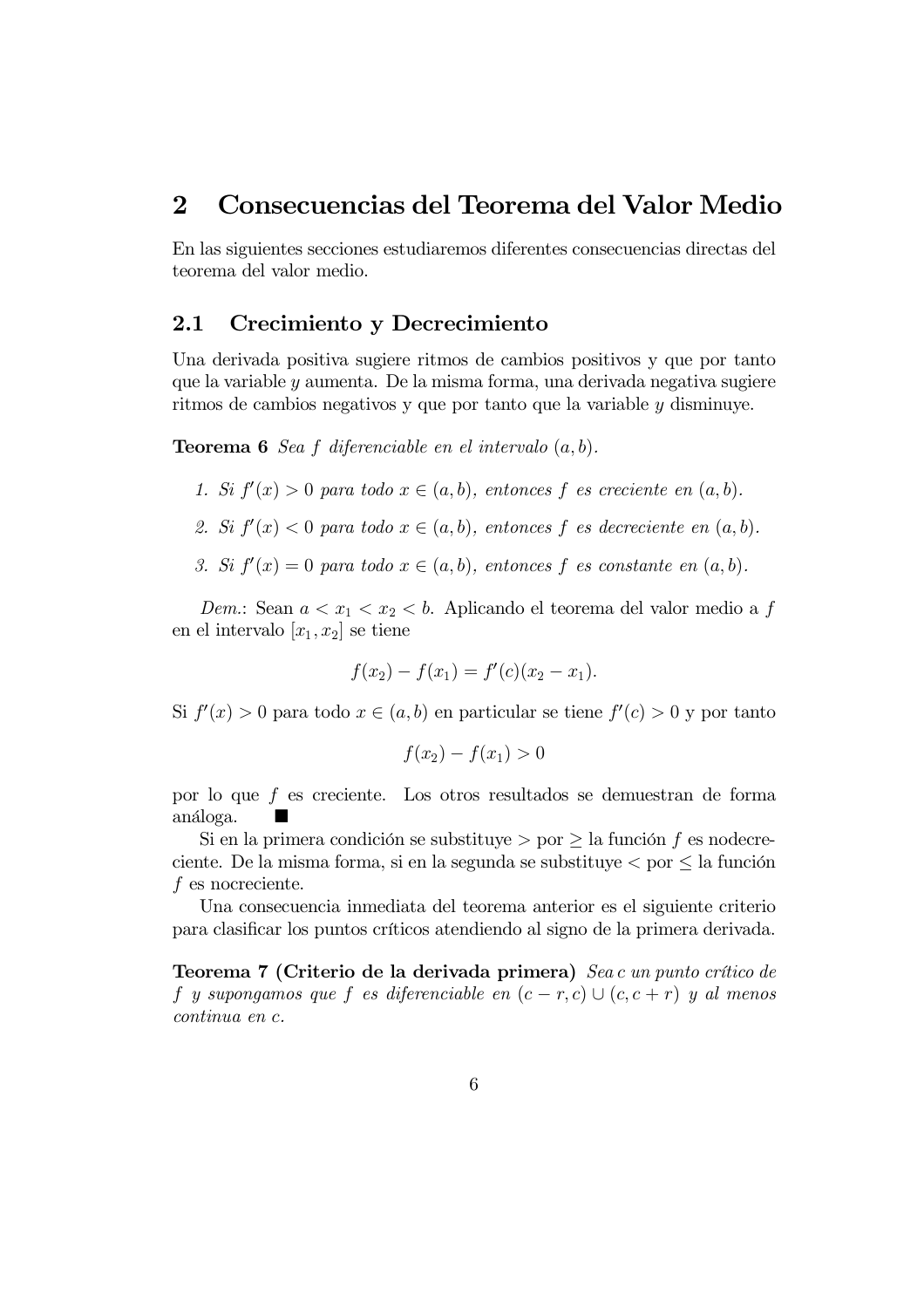- 1. Si  $f'(x) > 0$  en  $c-r < x < c$  y  $f'(x) < 0$  en  $c < x < c+r$ , entonces  $\epsilon$  posee un máximo relativo en  $\epsilon$ .
- 2. Si  $f'(x) < 0$  en  $c-r < x < c$  y  $f'(x) > 0$  en  $c < x < c+r$ , entonces f posee un mínimo relativo en  $c$ .
- 3. Si  $f'(x)$  tiene el mismo signo a ambos lados no hay ni máximo ni  $m\n$ {inimo.}

#### 2.2 Concavidad y Convexidad

La concavidad o convexidad es una propiedad de las funciones que admite varias interpretaciones geométricas. En el capítulo de funciones presentamos la primera de ellas. Decíamos que una función es cóncava o convexa según que entre dos puntos cualesquiera su gráfica quede enteramente por debajo o enteramente por encima del segmento que los une. Otra forma de expresar esta propiedad hace referencia al cálculo diferencial y traduce la idea de que una función es cóncava o convexa según que su gráfica se tuerza hacia abajo o hacia arriba. Las dos definiciones son equivalentes, la demostración es enteramente técnica y la omitimos.

**Definición 8** Sea f una función diferenciable en  $(a, b)$ . Se dice que f es  $f{co}ncava hacia arriba o conveza si f' crece en el intervalo (a, b). Diremos$ que es cóncava hacia abajo o símplemente cóncava si  $f'$  decrece en el intervalo  $(a, b)$ .

Las funciones cóncavas también se llaman *cóncavas hacia abajo* y las convexas cóncavas hacia arriba.

Supongamos que existen  $f'$  y  $f''$  en el intervalo  $(a, b)$ . Si  $f'' > 0$  la pendiente  $f'$  crece y f se tuerce hacia arriba. Análogamente, si  $f'' < 0$  la pendiente decrece y f se tuerce hacia abajo. De manera formal se puede enunciar el siguiente criterio:

**Teorema 9** Sea f diferenciable dos veces en el intervalo  $(a, b)$ .

- 1. Si  $f''(x) > 0$  para todo  $x \in (a, b)$ , entonces f es cóncava hacia arriba.
- 2. Si  $f''(x) < 0$  para todo  $x \in (a, b)$ , entonces f es cóncava hacia abajo.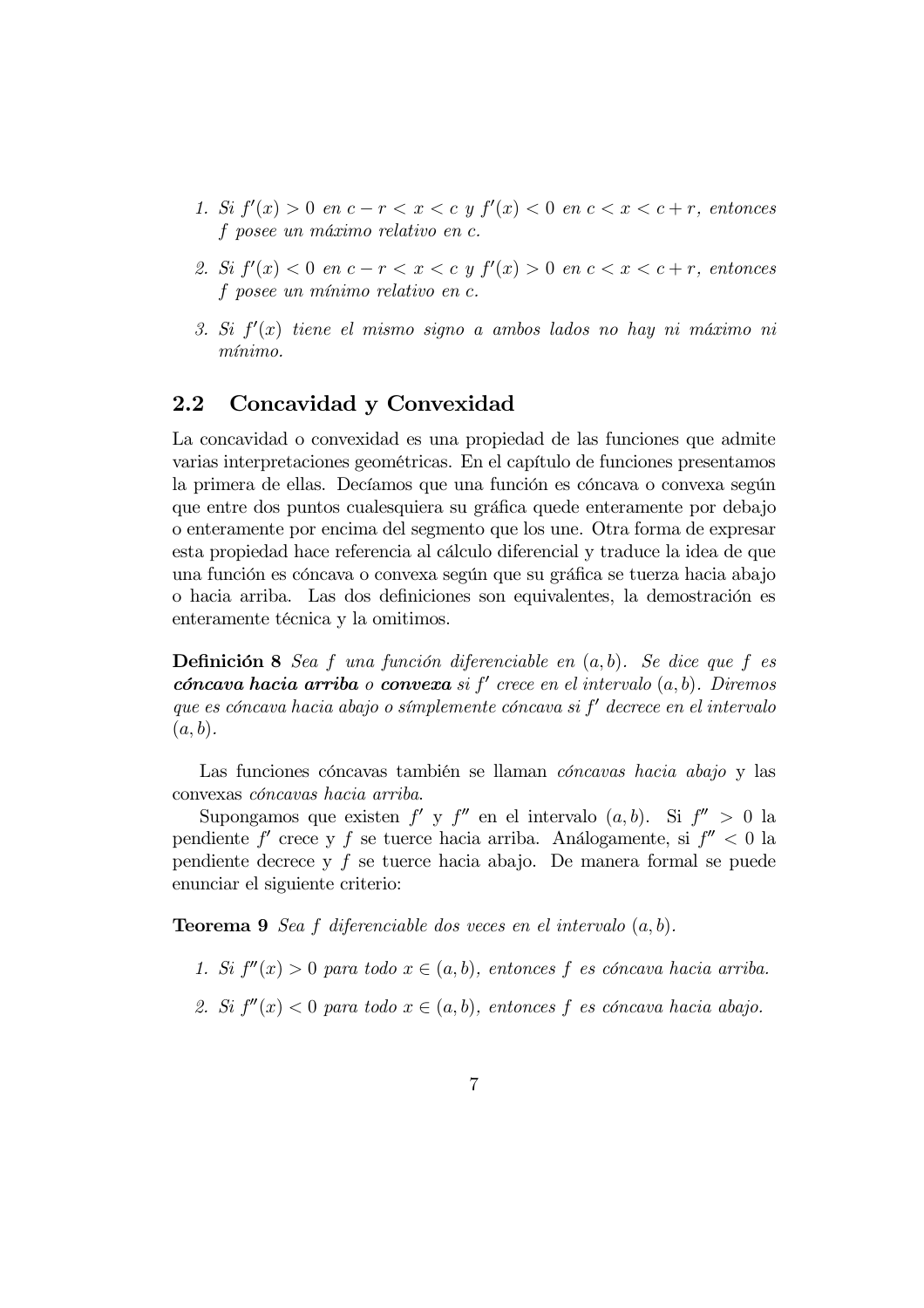Los puntos en los que habiendo tangente cambie el comportamiento de la gráfica en el sentido de pasar de ser cóncava hacia abajo a cóncava hacia arriba o viceversa se llaman *puntos de inflexión*.

Si c es un punto de inflexión de f y  $f''(c)$  existe, mediante un argumento similar al de la condición necesaria de extremo se demuestra que

$$
f''(c) = 0.
$$

No obstante, no todos los puntos que satisfacen dicha condición son puntos de inflexión, p.e.  $f(x) = x^4$  no posee un punto de inflexión en  $x = 0$  y en cambio  $f''(0) = 0$ .

Como consecuencia inmediata del teorema anterior se obtiene el siguiente criterio para clasificar los puntos críticos atendiendo al signo de la derivada segunda.

Teorema 10 (Criterio de la derivada segunda) Sea f diferenciable en  $(a, b), c \in (a, b)$  un punto crítico de f, i.e.  $f'(c) = 0$ , y supongamos que f'' existe y es continua en  $(a, b)$ . Entonces,

- 1. Si  $f''(c) < 0$ , la función f posee un máximo relativo en c.
- 2. Si  $f''(c) > 0$ , la función f posee un mínimo relativo en c.
- 3. Si  $f''(c) = 0$  el criterio anterior no proporciona información.

## 2.3 Regla de L'Hopital para el Cálculo de Límites

A yeces es necesario determinar el límite de una expresión definida como fraction general frameword graduate graduate graduate de otras dos tales que el numerador y el denominador tienden hacia for example for the state case, no esposible aplicar la regla del cociente. Un límite así se dice que es una *forma indeterminada* del tipo

$$
\frac{0}{0}.
$$

La regla de L'Hôpital permite calcular estos límites mediante el límite del cociente de las derivadas del numerador y denominador.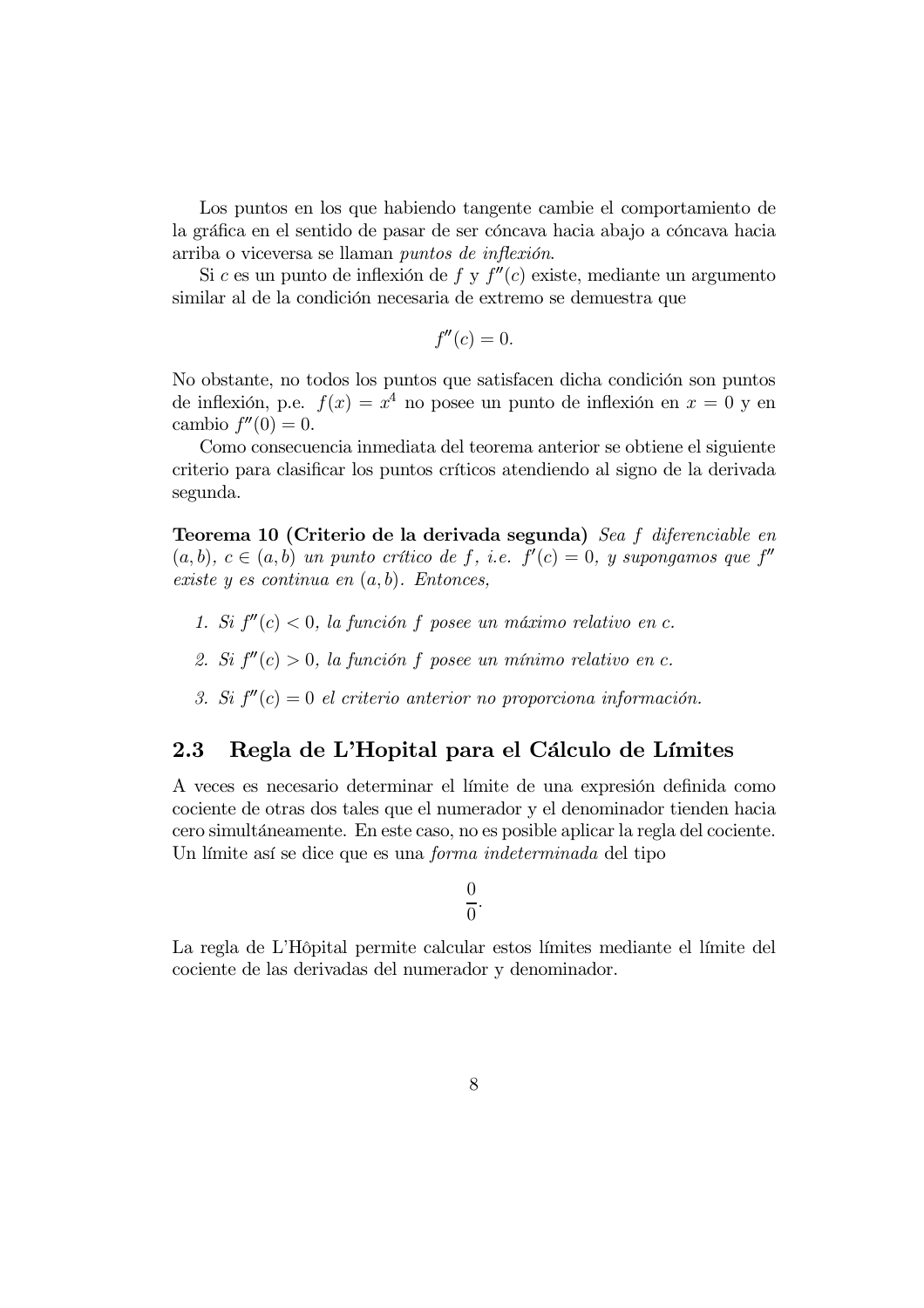Teorema 11 (Regla de L'Hopital) Sean  $f$   $y$   $g$  funciones diferenciables en D. Supongamos que D contiene un intervalo de la forma  $(c, c + r)$  y que  $q'(x) \neq 0$  en dicho intervalo. Si

$$
\lim_{x \to c^+} f(x) = \lim_{x \to c^+} g(x) = 0
$$

 $\boldsymbol{y}$ 

$$
\lim_{x \to c^+} \frac{f'(x)}{g'(x)} = L,
$$

entonces.

$$
\lim_{x \to c^{+}} \frac{f(x)}{g(x)} = L.
$$

 $Dem.$  Extendamos  $f$ y  $g$ a $c$ de forma continua definiendo o redefiniendo si fuera el caso  $f(c) = g(c) = 0$ . De esta manera, las funciones f y g cumplen las condiciones del teorema del valor medio generalizado en el intervalo  $[c, x]$ para todo  $x \in (c, c + r)$ . Entonces, existe un  $\xi_x \in (c, x)$  tal que

$$
[f(x) - f(c)]g'(\xi_x) = f'(\xi_x)[g(x) - g(c)].
$$

Como  $g'(x) \neq 0$  para todo  $x \in (c, c+r)$  también  $g(x) - g(c) \neq 0$  y podemos escribir

$$
\frac{f(x)}{g(x)} = \frac{f(x) - f(c)}{g(x) - g(c)} = \frac{f'(\xi_x)}{g'(\xi_x)}.
$$

Cuando  $x \longrightarrow c^+, \xi_x \longrightarrow c^+,$  luego

$$
\lim_{x \to c^+} \frac{f(x)}{g(x)} = \lim_{\xi_x \to c^+} \frac{f'(\xi_x)}{g'(\xi_x)} = L. \qquad \blacksquare
$$

En relación con la regla anterior observamos lo siguiente:

1. Con obvias modificaciones la regla anterior es válida para límites por la izquierda  $x \longrightarrow c^-$  y en consecuencia también lo es para límites del tipo  $x \rightarrow c$ .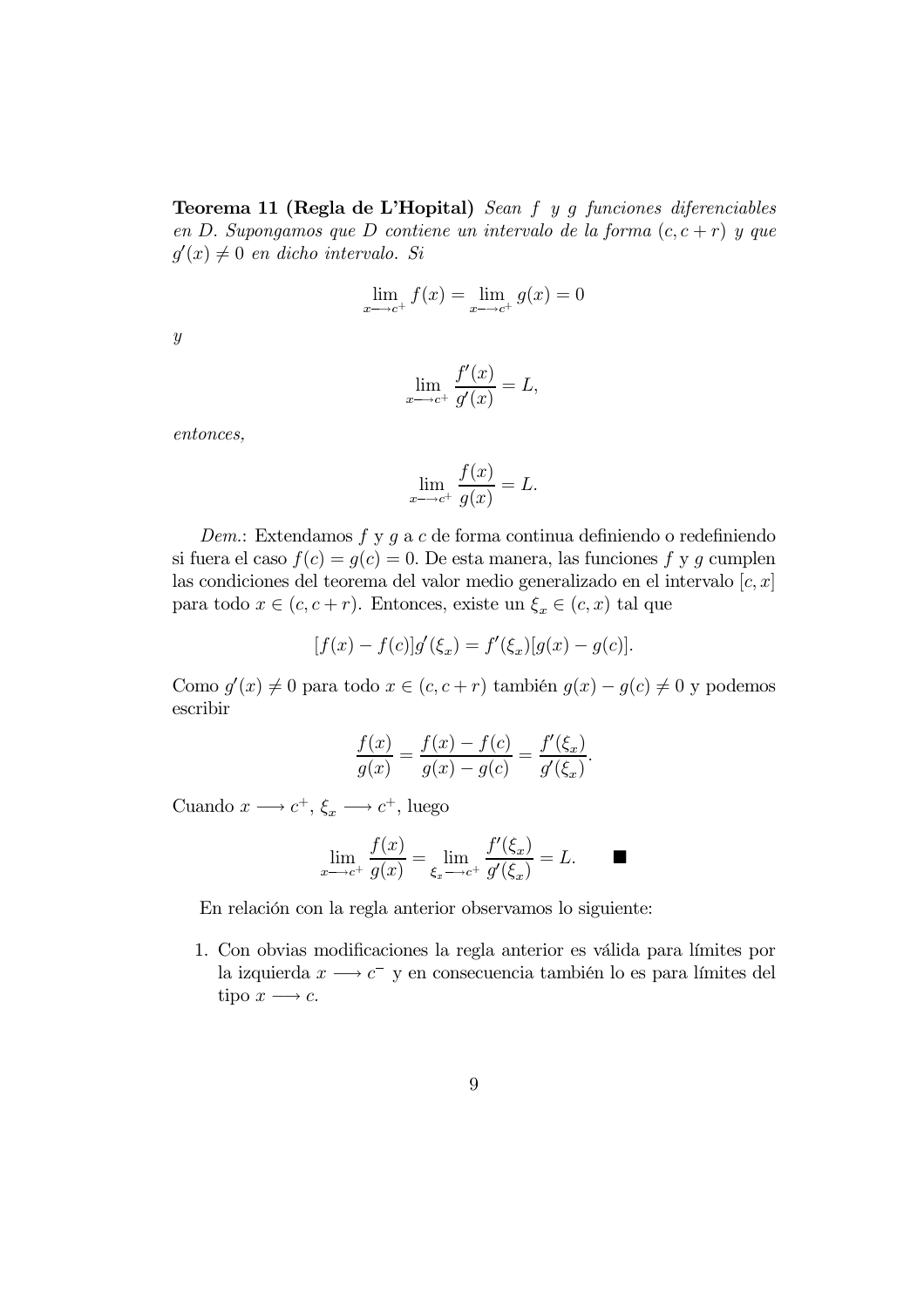2. También es válida para límites infinitos $x \longrightarrow +\infty$ o $x \longrightarrow -\infty$ . Basta efectuar el cambio  $x = 1/t$  para reducirla al caso  $x \longrightarrow 0^+$  o  $x \longrightarrow 0^-$ . Por ejemplo,

$$
\lim_{x \to +\infty} \frac{f(x)}{g(x)} = \lim_{t \to 0^+} \frac{f(\frac{1}{t})}{g(\frac{1}{t})}
$$
\n
$$
= \lim_{t \to 0^+} \frac{-\frac{1}{t^2}f'(\frac{1}{t})}{-\frac{1}{t^2}g'(\frac{1}{t})}
$$
\n
$$
= \lim_{t \to 0^+} \frac{f'(\frac{1}{t})}{g'(\frac{1}{t})}
$$
\n
$$
= \lim_{x \to +\infty} \frac{f'(x)}{g'(x)}.
$$

3. El límite del cociente  $f/g$  puede existir aunque no exista el límite del cociente  $f'/g'$ . Por ejemplo, sean

$$
f(x) = x^2 \sin \frac{1}{x}
$$

 $\mathbf{y}$ 

$$
g(x) = x.
$$

Observamos que el límite

$$
\lim_{x \to 0} \frac{f'(x)}{g'(x)} = \lim_{x \to 0} \left( 2x \sin \frac{1}{x} - \cos \frac{1}{x} \right)
$$

no existe, mientras que

$$
\lim_{x \to 0} \frac{f(x)}{g(x)} = \lim_{x \to 0} x \sin \frac{1}{x} = 0.
$$

Por tanto la regla de L'Hôpital es útil cuando el límite del cociente de las derivadas exista y sea más fácil de calcular.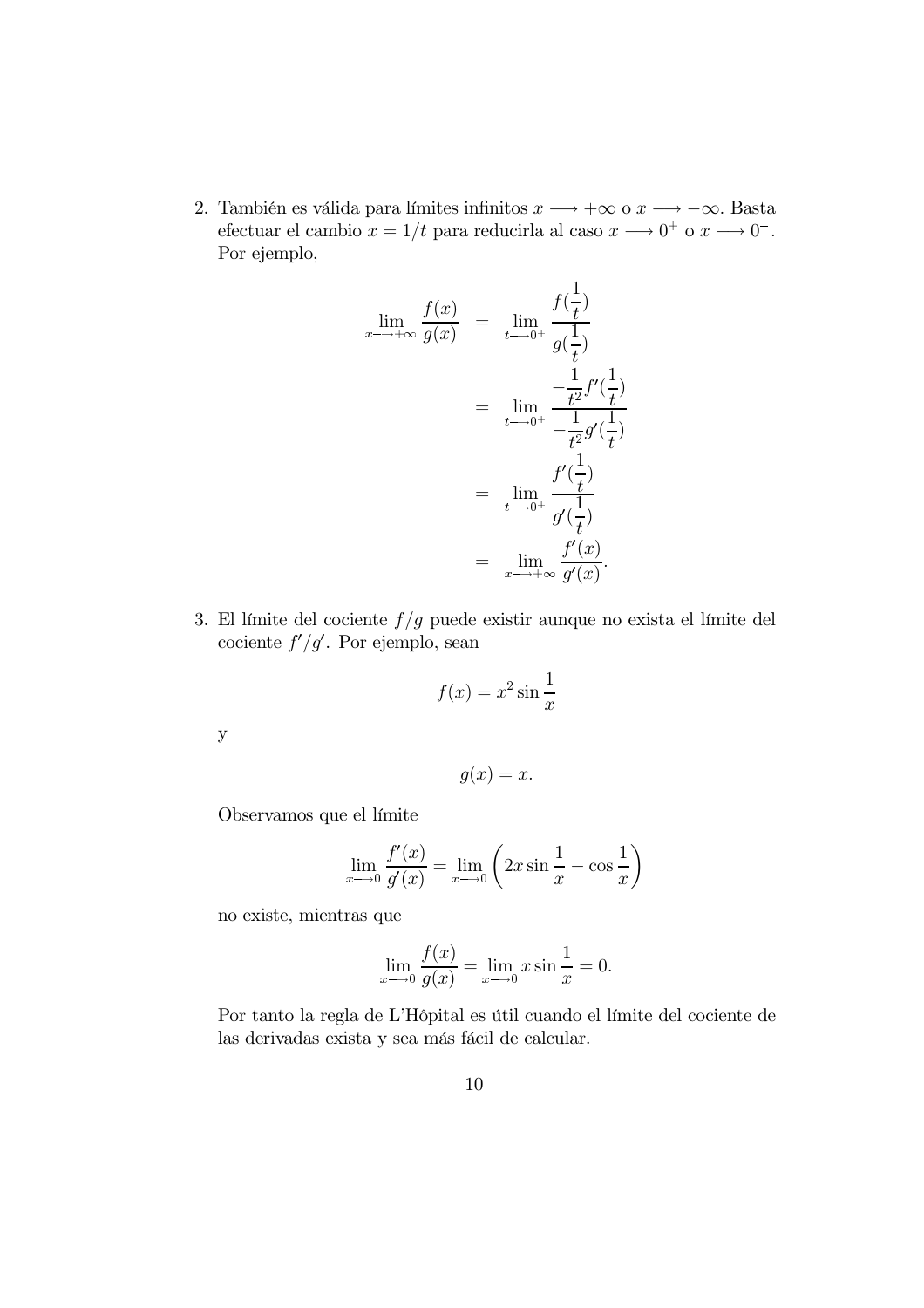4. A yeces el límite del cociente de derivadas será más fácil de evaluar pero no lo suficientemente. En este caso, y siempre que se den las condiciones para ello, podremos aplicar la regla de L'Hôpital reiteradamente hasta obtener un límite fácil de evaluar.

La regla anterior es aplicable a límites de cocientes en los que el numerador y el denominador tiendan simultáneamente a infinito no importa el signo. Un límite así se dice que es una forma indeterminada del tipo

$$
\frac{\infty}{\infty}.
$$

**Teorema 12 (Regla de L'Hopital, Forma**  $\infty/\infty$ ) *En las condiciones del* teorema anterior supongamos que

$$
\lim_{x \to c^{+}} f(x) = \infty; \ \lim_{x \to c^{+}} g(x) = \infty
$$

 $\boldsymbol{y}$ 

$$
\lim_{x \to c^{+}} \frac{f'(x)}{g'(x)} = L,
$$

 $entonces,$ 

$$
\lim_{x \to c^{+}} \frac{f(x)}{g(x)} = L.
$$

Como en el caso  $0/0$  la regla es aplicable a límites por la izquierda, a límites del tipo  $x \to c$  y a límites en el infinito.

Otras formas indeterminadas son las formas del tipo

$$
0 \cdot \infty \qquad y \qquad \infty - \infty.
$$

Mediante manipulaciones algebraicas estas formas se convierten previamente en formas indeterminadas del tipo  $0/0$  o  $\infty/\infty$  y después se aplica la regla de L'Hôpital.

Lo mismo ocurre con las formas del tipo

$$
0^0 \qquad y \qquad 1^{\infty}.
$$

Estas se convierten en formas del tipo  $0/0$  o  $\infty/\infty$  tomando logaritmos y utilizando manipulaciones algebraicas.

Por último formas del tipo  $\infty^{\infty}$ ,  $\frac{\infty}{0}$  y  $\frac{0}{\infty}$  no son realmente formas indeterminadas. Las dos primeras tienen valor  $\pm \infty$  y la tercera 0.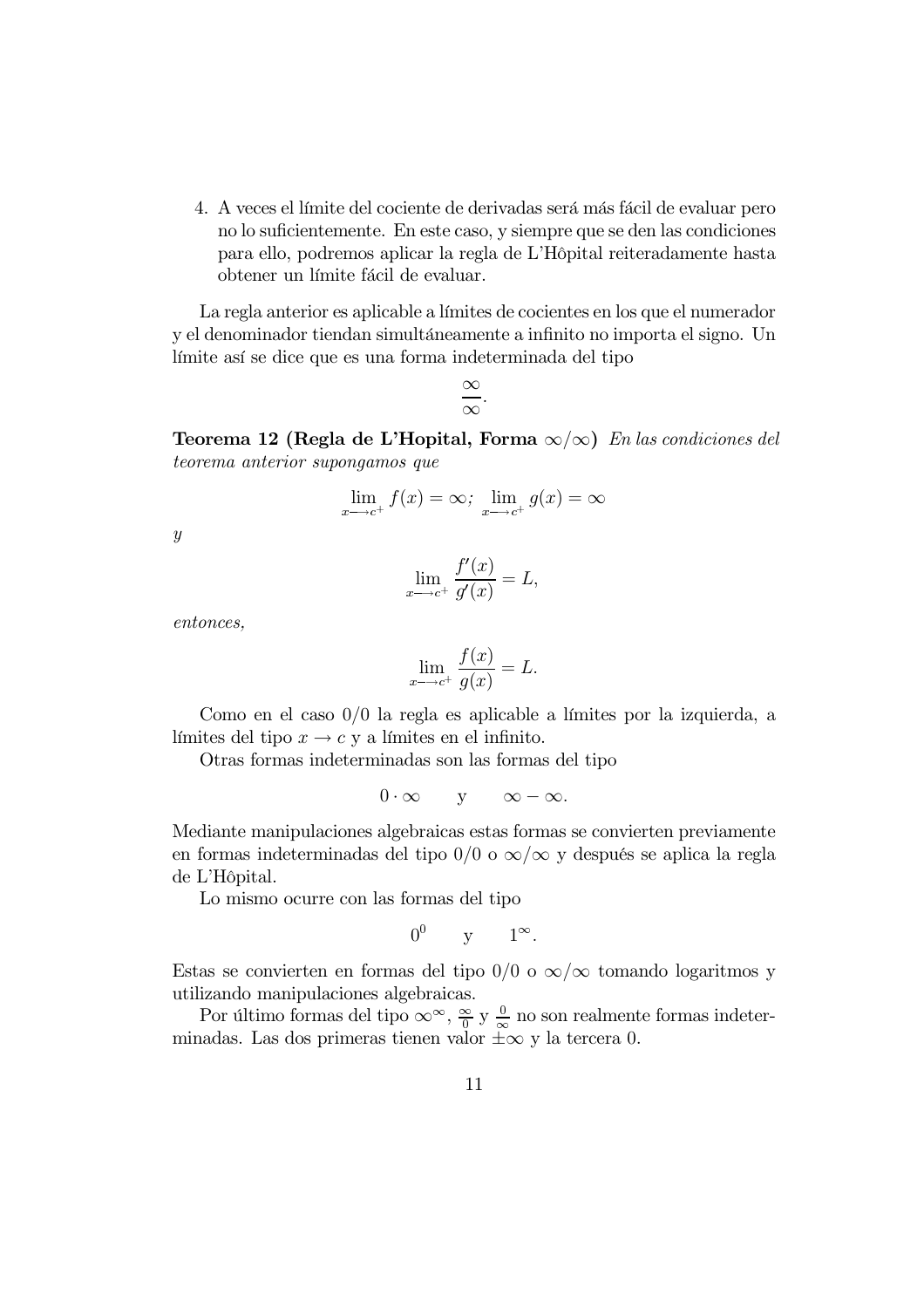## 3 Aplicaciones del Cálculo Diferencial

#### 3.1 Problemas de Máximos y Mínimos

Un gran número de problemas de optimización encontrados en otras ciencias, en la ingeniería o en las propias matemáticas se pueden formular en el sentido de encontrar el punto o los puntos de un intervalo  $I$  en los cuales una función  $f$  alcanza máximo y mínimo.

La resolución de este tipo de problemas se basa en la condición necesaria de extremo vista anteriormente: Sea f una función definida en un intervalo  $y c$  un punto interior al mismo. Si  $f$  alcanza un máximo o mínimo relativo en  $c$  y es diferenciable en dicho punto, necesariamente

$$
f'(c)=0.
$$

Por tanto si  $f$  alcanza un máximo o un mínimo en un punto  $c$  perteneciente al interior de  $I$  o bien  $f'(c) = 0$  o  $f'(c)$  no existe.

**Definición 13** Sea f una función real definida en un intervalo abierto  $(a, b)$ Un punto  $c \in (a, b)$  es un punto crítico de f sí y solo sí

$$
f'(c) = 0 \qquad o \qquad f'(c) \ \text{no \ exists.}
$$

Es decir que los máximos y mínimos de una función definida en un intervalo abierto o en una unión de intervalos abiertos, si existen, se encuentran entre los puntos críticos. Si el intervalo incluyera alguno de sus extremos, los máximos y mínimos pueden alcanzarse también en dichos puntos.

Por consiguiente, los máximos y mínimos de una función en un intervalo  $I$ si existen se encuentran entre los puntos críticos o los extremos del intervalo pertenecientes al dominio.

Para analizar si estos puntos corresponden a máximo, a mínimo o a ninguna de las dos cosas necesitaremos de información adicional.

En el caso de que I sea un intervalo cerrado  $[a, b]$  y f sea una función continua en dicho intervalo, según el Teorema de Existencia de Máximos y Mínimos podemos asegurar que  $f$  alcanza máximo y mínimo absolutos. Puesto que los extremos absolutos son a su vez extremos locales y estos se encuentran entre los puntos críticos o en los extremos del intervalo bastará comparar los valores que  $f$  toma en estos puntos y entresacar los correspondientes al mayor y menor valor. Esto permite establecer la siguiente estrategia para resolver problemas de máximo y mínimo en un intervalo cerrado.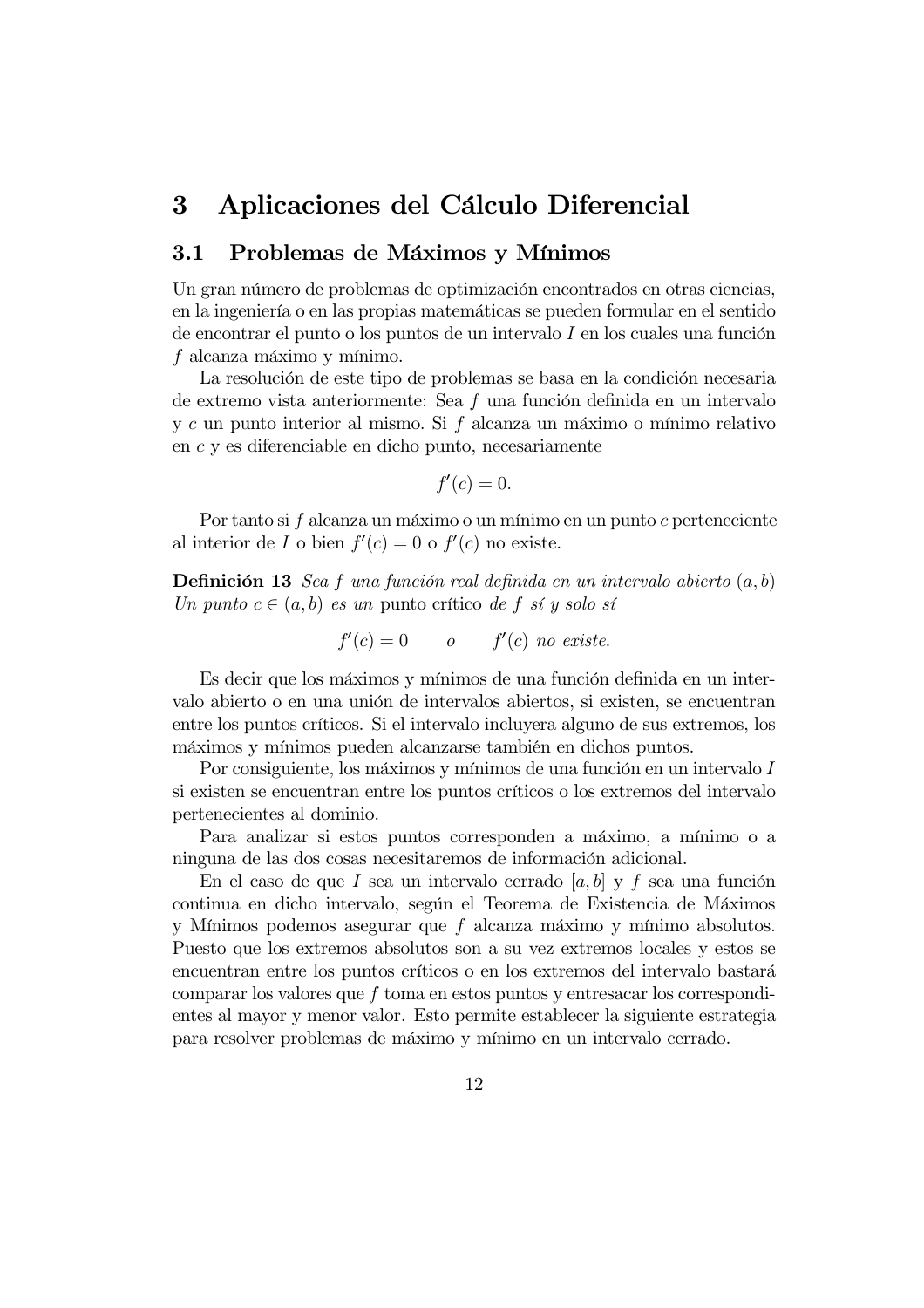**Problema 14** Encontrar el máximo y mínimo absolutos de una función continua  $f(x)$  en el intervalo cerrado  $I = [a, b]$ .

**Solución 15** Seguir el siguiente procedimiento:

- 1. Determinar los puntos críticos  $c_1, c_2, \dots, c_n$  de f en el interior de I.  $Es$  decir,
	- $(a)$  Las soluciones de la ecuación

 $f'(x) = 0$ 

tales que  $a < x < b$ ; y

- (b) Los puntos del intervalo  $(a, b)$  donde  $f'$  no exista.
- 2. Calcular

$$
f(a), f(c_1), f(c_2), \cdots, f(c_n) y f(b).
$$

3. Los puntos de máximo absoluto corresponden al mayor valor de f en la lista anterior y los puntos de mínimo al menor.

Si se trata de determinar los máximos y mínimos de una función continua en un intervalo que no sea cerrado el problema se complica al no poderse asegurar de antemano la existencia de máximo y mínimo.

**Problema 16** Encontrar, si existen, el máximo y mínimo de una función continua  $f(x)$  en un intervalo de la forma  $(a, b)$ ,  $[a, b]$  o  $(a, b]$  donde a y b pueden ser un número finito cualquiera o eventualmente  $-\infty$   $y/o +\infty$ .

Solución 17 Proceder de la siguiente manera:

- 1. Al igual que en el caso de un intervalo cerrado determinar los puntos  $criticos$  pertenecientes al interior del intervalo  $I$ .
- 2. Calcular

$$
y_a
$$
,  $f(c_1)$ ,  $f(c_2)$ ,  $\cdots$ ,  $f(c_n)$  e  $y_b$ 

 $siendo$ 

$$
y_a = \lim_{x \to a^+} f(x)
$$
  $e$   $y_b = \lim_{x \to b^-} f(x)$ .

Estos límites podrán ser finitos o infinitos.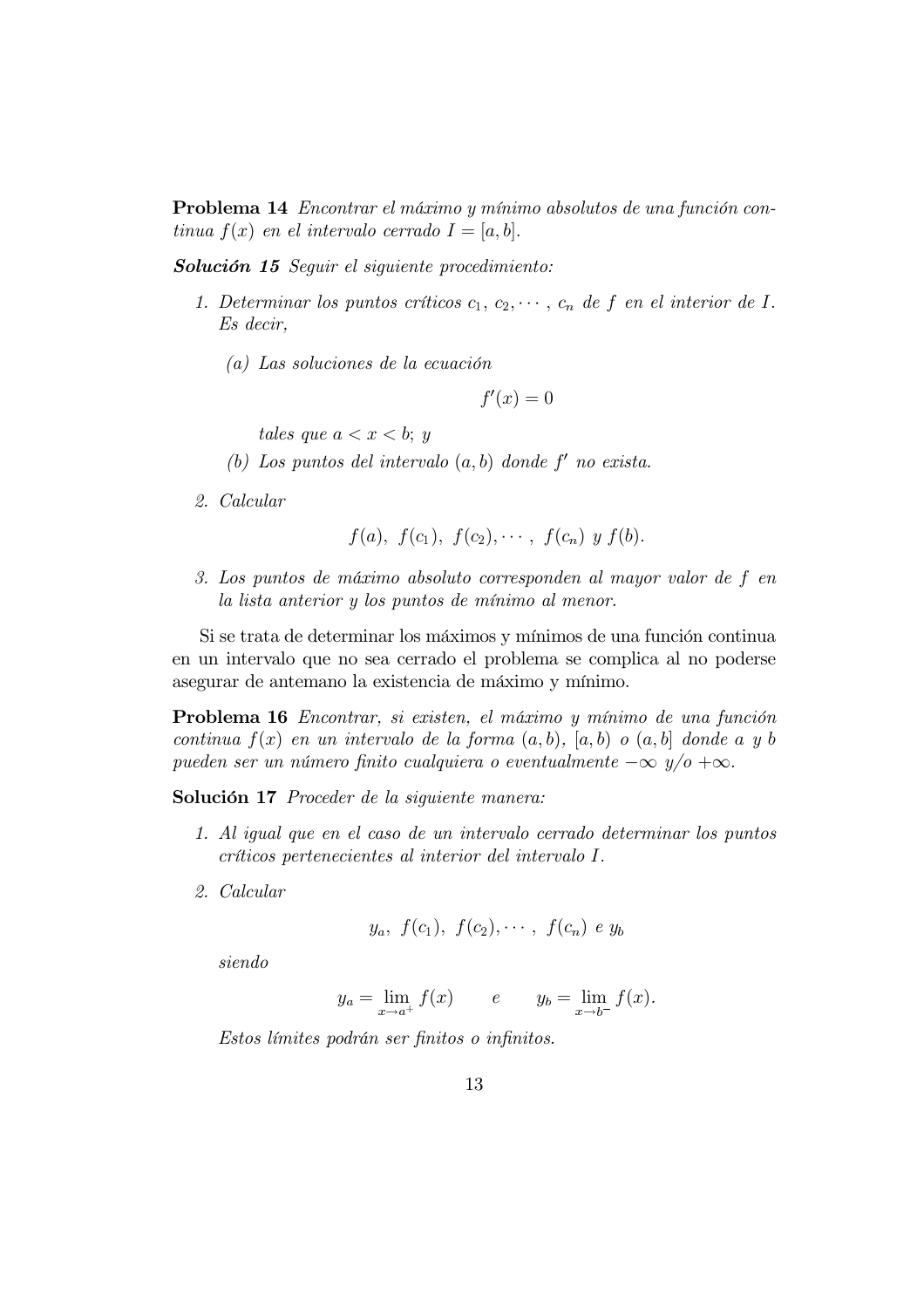3. Si el mayor o menor valor de la lista anterior fuera  $y_a$  o  $y_b$  no existirán máximo o mínimo absolutos según sea el caso. En caso contrario,  $ext{exists} m$  máximo y mínimo absolutos y estos corresponden al mayor y menor valor de  $f$  en la lista anterior.

#### Solución 18 Procedimiento alternativo

- 1. Al igual que en el caso de un intervalo cerrado determinar los puntos críticos pertenecientes al interior del intervalo I.
- 2. Clasificar los puntos críticos mediante el criterio de la primera derivada o el de la segunda derivada según convenga. Recuerde que dichos cri $t$ erios dicen si se trata de máximos o mínimos locales no absolutos.
- 3. Comprobar si los extremos del intervalo incluidos en el mismo corresponden a máximo o mínimo local analizando el signo de la derivada primera en las proximidades.
- 4. Investigar si alguno de los máximos o mínimos locales son máximos o mínimos absolutos teniendo en cuenta las características particulares  $de la función.$

#### 3.2 Análisis de Gráficas

Tradicionalmente el cálculo diferencial ha sido la herramienta fundamental para tener un conocimiento de la forma de la gráfica de una función. Pudiera parecer que con la llegada de las computadoras y sus potentes aplicaciones de dibujo de gráficas ya no fuera necesario disponer de procedimientos analíticos para el estudio de las mismas. Esto no es enteramente cierto. Si bien es yerdad que con las computadoras es posible obtener un aspecto global de las mismas siempre habrá ocasiones en los que sea necesario recurrir a los resultados clásicos del cálculo por las siguiente razones:

1. La gráfica es una de las posibles formas de representar una función y no es siempre exacta. Las gráficas obtenidas mediante las computadoras a yeces resultan distorsionadas espoecialmente cerca de puntos singulares o no resultan suficientemente detalladas cuando se trabaja con intervalos infinitos.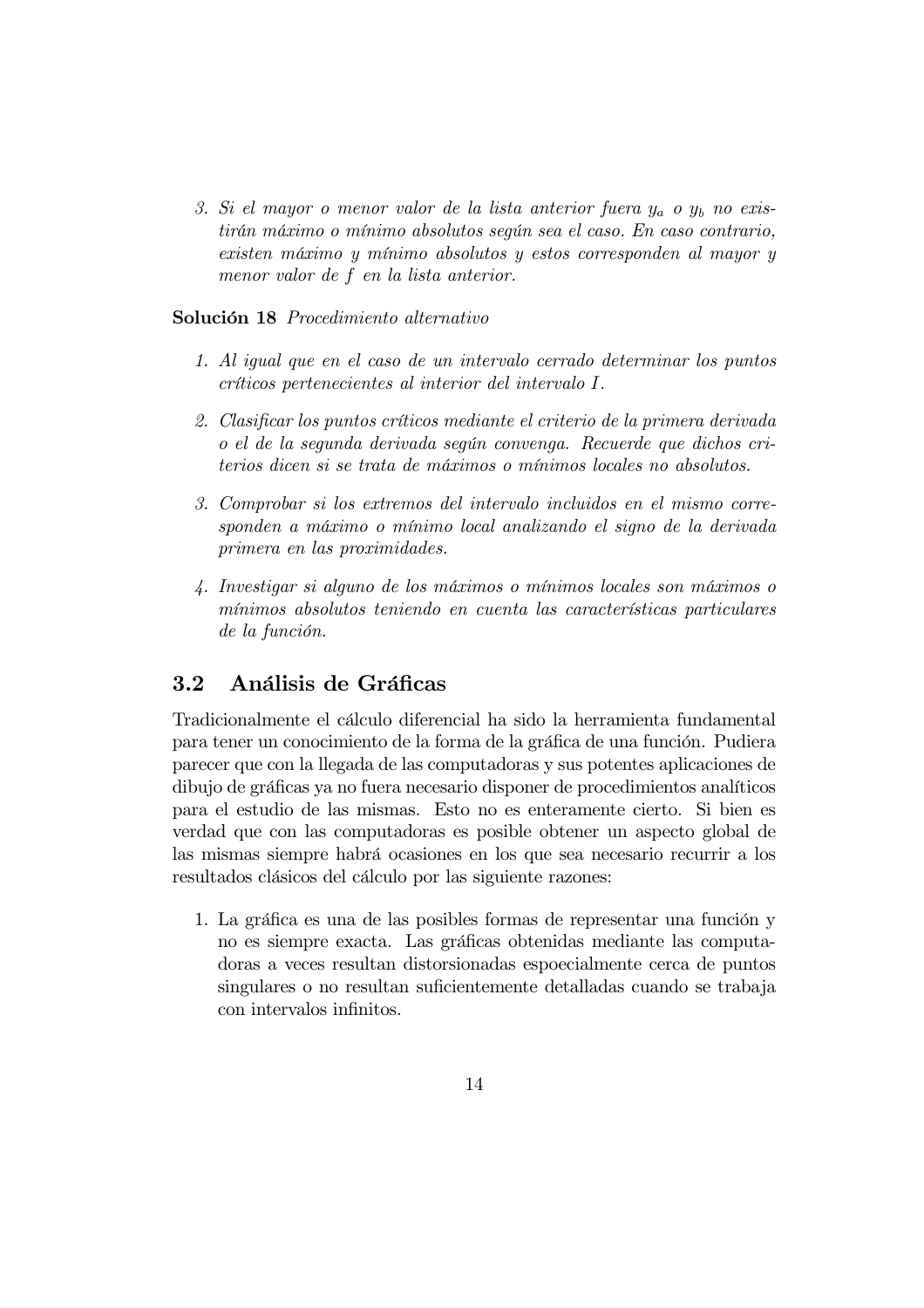- 2. En ocasiones es necesario obtener valores numéricos precisos de ciertas características como puntos de máximo, mínimo, valores asintóticos,  $etc....$
- 3. Los procedimientos analíticos son generalizables a dimensiones superiores mientras que las computadoras solo pueden presentar gráficas en dos o tres dimensiones.

**Problema 19** Llevar a cabo un análisis cualitativo de la gráfica de una función.

Solución 20 Estudiar los siguientes aspectos:

- 1. Dominio de la función.
- 2. Intersecciones con los ejes
	- (a) Las intersecciones con el eje OX son las soluciones de la ecuación  $f(x)=0.$
	- (b) La intersección con el eje OY se produce en  $y = f(0)$ .
- 3. Paridad o Imparidad
	- (a) La función es par sí y solo sí  $f(-x) = f(x)$  en cuyo caso la gráfica es simétrica respecto del eje  $OX$ .
	- (b) La función es impar sí y solo sí  $f(-x) = -f(x)$  en cuyo caso la gráfica es simétrica respecto del origen de coordenadas.
- $4.$  Discontinuidades, asíntotas verticales y horizontales.
- 5. Calcular  $f'$  en aquellos puntos donde  $f$  sea diferenciable  $y$  determinar
	- (a) Puntos críticos, i.e. soluciones de  $f'(x) = 0$  más puntos donde  $f'$ no exista.
	- (b) Intervalos de crecimiento  $(f' > 0)$  y decrecimiento  $(f' < 0)$ .
- 6. Calcular  $f''$  y determinar
	- (a) Intervalos de concavidad hacia arriba  $(f'' > 0)$  y de concavidad hacia abajo  $(f'' < 0)$ .